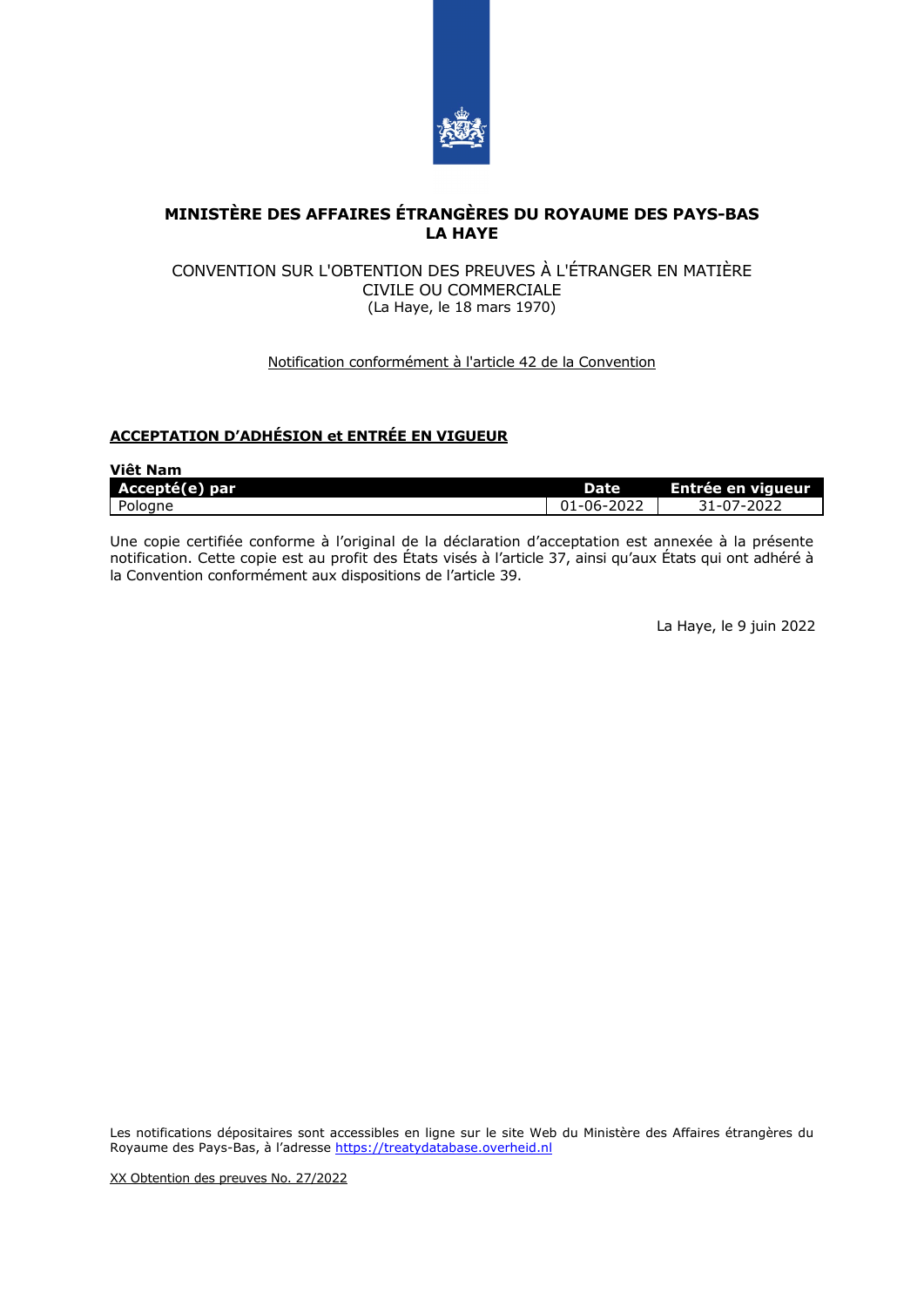

## **MINISTRY OF FOREIGN AFFAIRS OF THE KINGDOM OF THE NETHERLANDS THE HAGUE**

#### CONVENTION ON THE TAKING OF EVIDENCE ABROAD IN CIVIL OR COMMERCIAL MATTERS (The Hague, 18 March 1970)

#### Notification pursuant to Article 42 of the Convention

# **ACCEPTANCE OF ACCESSION and ENTRY INTO FORCE**

| <b>Vietnam</b>     |            |                         |
|--------------------|------------|-------------------------|
| <b>Accepted by</b> | Date       | <b>Entry into force</b> |
| Poland             | 01-06-2022 | 31-07-2022              |

A certified true copy of the declaration of acceptance is enclosed. This copy is on behalf of the States referred to in Article 37, and the States which have acceded to the Convention in accordance with Article 39.

The Hague, 9 June 2022

The Depositary Notifications are accessible on the website of the Ministry of Foreign Affairs of the Kingdom of the Netherlands at [https://treatydatabase.overheid.nl](https://treatydatabase.overheid.nl/)

XX Taking of Evidence No. 27/2022